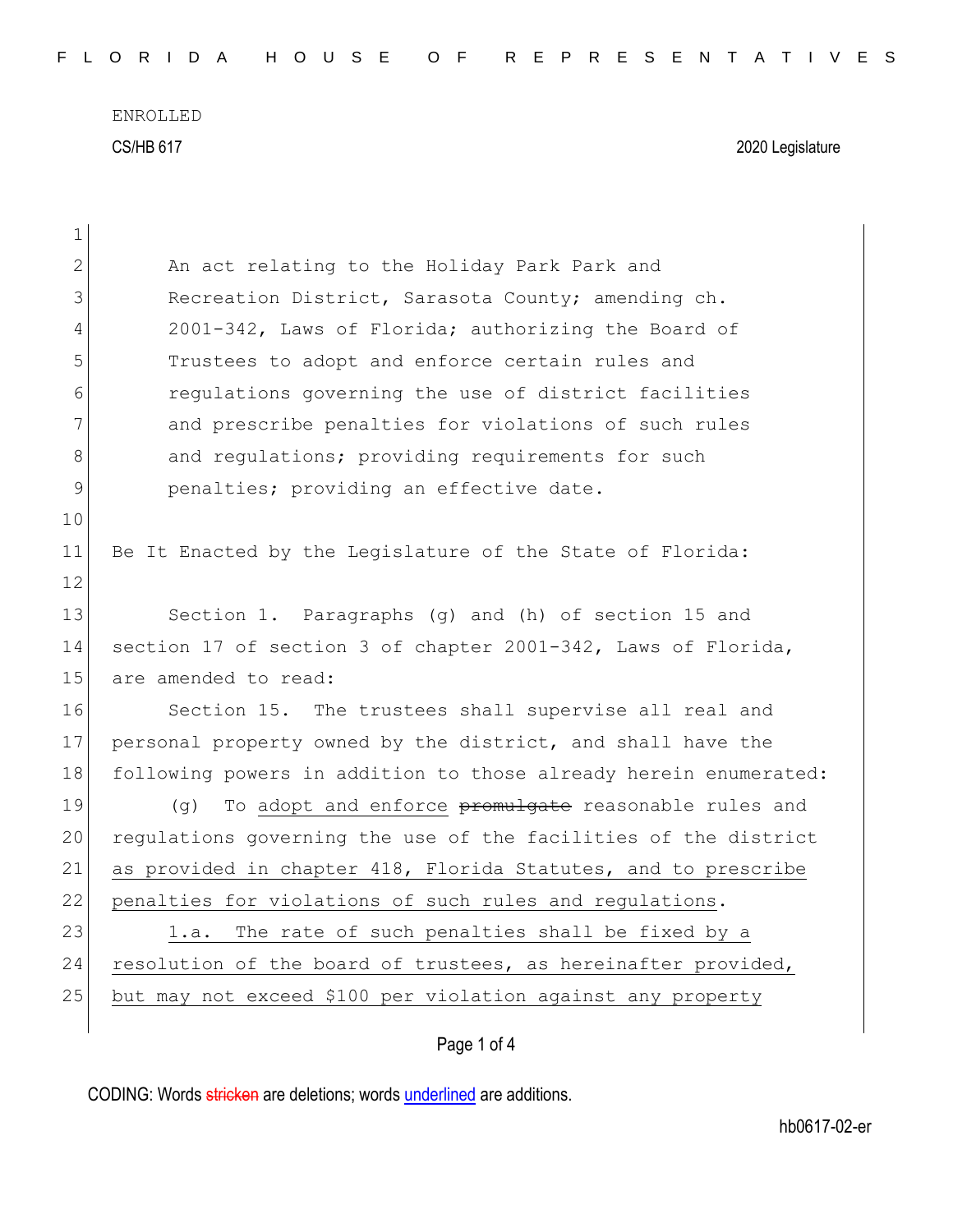ENROLLED

CS/HB 617 2020 Legislature

| 26 | owner, or any authorized licensee or invitee of the property     |
|----|------------------------------------------------------------------|
| 27 | owner, for the failure of the property owner or its occupant,    |
| 28 | licensee, or invitee to comply with any provision of the rules   |
| 29 | and regulations of the district.                                 |
| 30 | b. A fine may be levied by the board for each day of a           |
| 31 | continuing violation, with a single notice and opportunity for   |
| 32 | hearing, not to exceed a cumulative total maximum of \$1,000.    |
| 33 | c. A fine may not become a lien against the property.            |
| 34 | 2.a. Penalties for the failure of the property owner or          |
| 35 | its occupant, licensee, or invitee to comply with any provision  |
| 36 | of the rules and regulations of the district may include         |
| 37 | suspension, for a reasonable period of time, of the right of the |
| 38 | property owner, or any authorized licensee or invitee of the     |
| 39 | property owner, to use common areas and facilities. A suspension |
| 40 | may not exceed 10 days per violation.                            |
| 41 | b. A suspension may not prohibit an owner or occupant of a       |
| 42 | property from having vehicular and pedestrian ingress to and     |
| 43 | egress from the property, including, but not limited to, the     |
| 44 | right to park a vehicle.                                         |
| 45 | This subparagraph does not apply to that portion of<br>$\circ$ . |
| 46 | common areas used to provide access or utility services to the   |
| 47 | property.                                                        |
| 48 | A fine or suspension levied by the board of trustees<br>3.a.     |
| 49 | may not be imposed unless the board first provides at least 14   |
| 50 | days' notice to the property owner and, if applicable, to any    |
|    |                                                                  |

## Page 2 of 4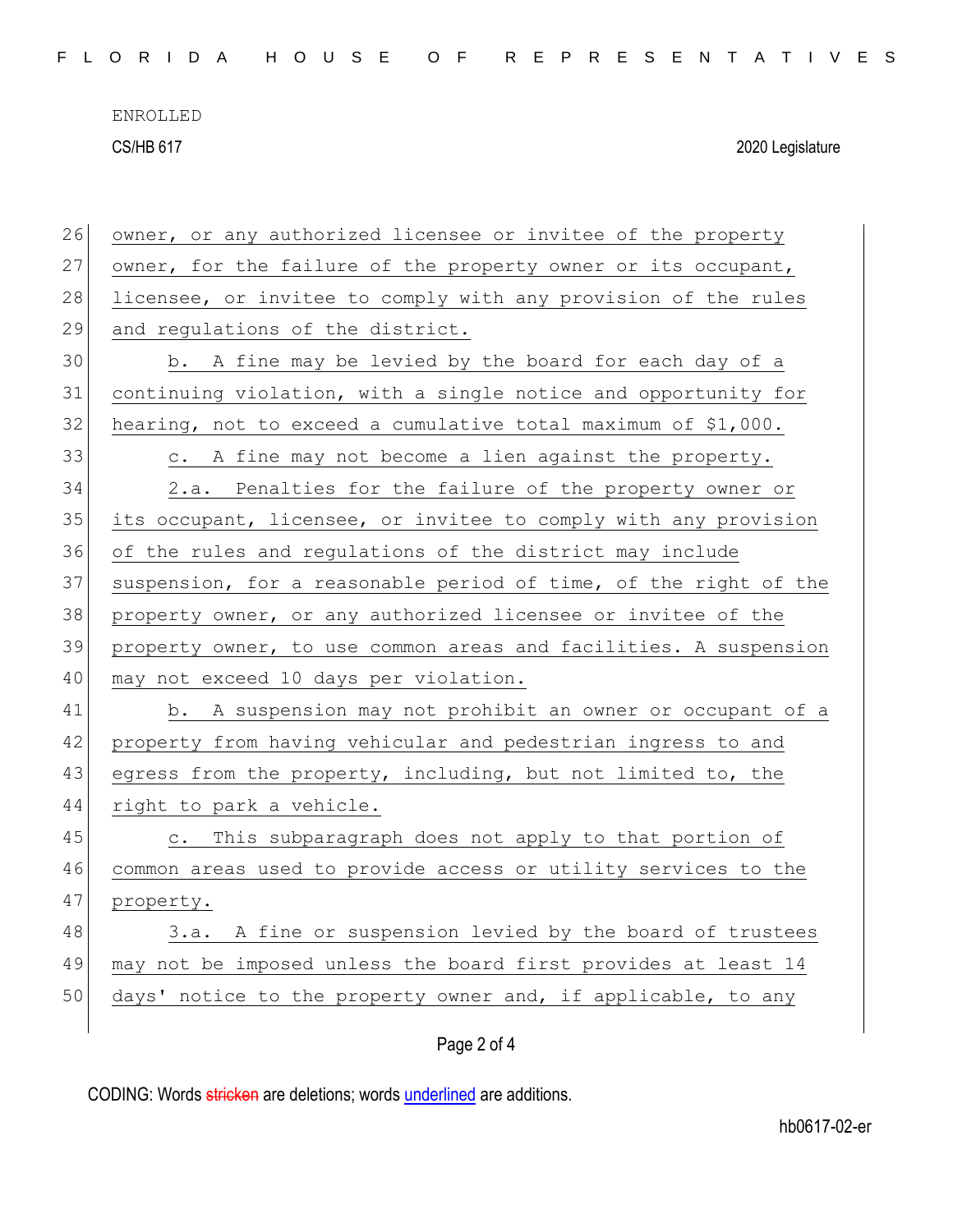ENROLLED CS/HB 617 2020 Legislature

| 51 | occupant, licensee, or invitee of the property owner sought to   |
|----|------------------------------------------------------------------|
| 52 | be fined or suspended and an opportunity for a hearing before a  |
| 53 | committee of at least three property owners appointed by the     |
| 54 | board who are not officers, trustees, or employees of the        |
| 55 | district, or the spouse, parent, child, brother, or sister of an |
| 56 | officer, trustee, or employee.                                   |
| 57 | b. The role of the committee is limited to determining           |
| 58 | whether to confirm or reject the fine or suspension levied by    |
| 59 | the board.                                                       |
| 60 | c. If the proposed fine or suspension levied by the board        |
| 61 | is approved by the committee, the fine payment is due 5 days     |
| 62 | after notice of the approved fine is provided to the property    |
| 63 | owner and, if applicable, to any occupant, licensee, or invitee  |
| 64 | of the property owner. If the committee, by majority vote, does  |
| 65 | not approve a proposed fine or suspension, the proposed fine or  |
| 66 | suspension may not be imposed.                                   |
| 67 | d. If a property owner and, if applicable, any occupant,         |
| 68 | licensee, or invitee of the property owner is more than 90 days  |
| 69 | delinquent in paying the fine, the district may suspend the      |
| 70 | rights of the property owner, or the occupant, licensee, or      |
| 71 | invitee of the property owner, to use common areas and           |
| 72 | facilities until the fine is paid in full. This sub-subparagraph |
| 73 | does not apply to that portion of common areas used to provide   |
| 74 | access or utility services to the property. A suspension may not |
| 75 | prohibit an owner or occupant of a property from having          |
|    |                                                                  |

Page 3 of 4